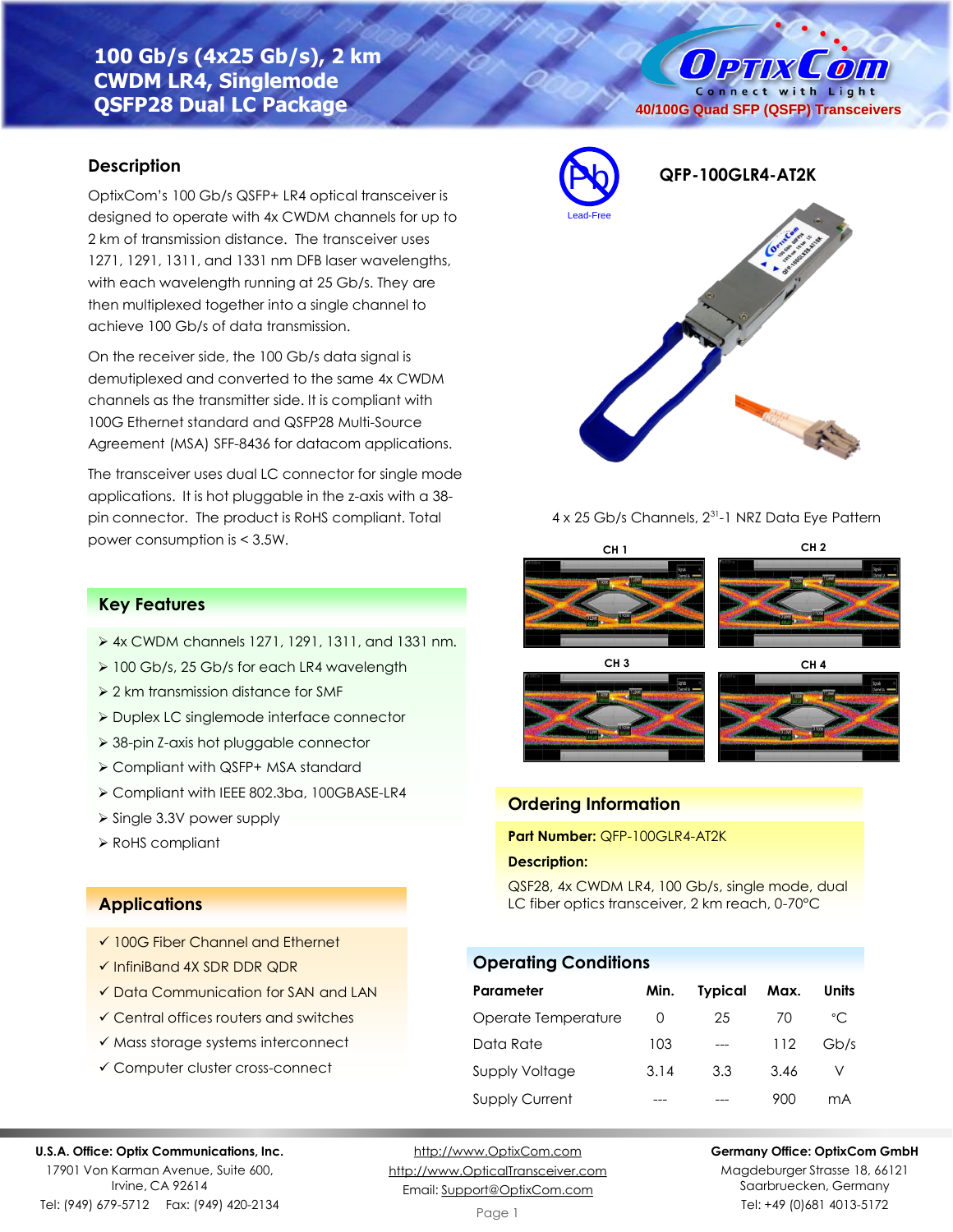

 $\mathbf{u}_1$  and

#### **Absolute Maximum Ratings**

| Parameter                | Symbol                | Min.          | Max.          | <b>Units</b> |
|--------------------------|-----------------------|---------------|---------------|--------------|
| Storage Temperature      | Tst                   | $-40$         | 85            | °C           |
| <b>Supply Voltage</b>    | Vcc                   | $-0.3$        | 4             | V            |
| Input Voltage            | <b>V<sub>IN</sub></b> | $V_{CC}$ -0.3 | $V_{CC}$ +0.3 | V            |
| <b>Relative Humidity</b> | R.H.                  |               | 95            | %            |
| Output Current           | lo                    |               | 50            | mA           |

# **Transmitter Electro-Optical Characteristics**

| Parameter                                  | Symbol                | Min.     | <b>Typical</b> | Max.           | <b>Units</b> |
|--------------------------------------------|-----------------------|----------|----------------|----------------|--------------|
| Differential Input Voltage <sup>1</sup>    | AVi                   | 0.3      | ---            | 1.0            | $\vee$       |
| Differential Input Impedance <sup>2</sup>  | Z                     | ---      | 100            | ---            | ohm          |
| Optical Output Power per Lane <sup>3</sup> | $P_{\Omega}$          | $-6.5$   | ---            | 2.5            | dBm          |
| <b>Total Optical Power</b>                 | P <sub>T</sub>        | ---      | ---            | 8.5            | dBm          |
| Transmitter & Dispersion Penalty           | <b>TDP</b>            | $---$    | ---            | 3.5            | dB           |
| Optical Wavelength 1                       | $\lambda \circ$       | 1264.5   | 1271           | 1277.5         | nm           |
| Optical Wavelength 2                       | $\lambda \circ$       | 1284.5   | 1291           | 1297.5         | nm           |
| Optical Wavelength 3                       | $\lambda \circ$       | 1304.5   | 1311           | 1317.5         | nm           |
| Optical Wavelength 4                       | $\lambda \circ$       | 1324.5   | 1331           | 1337.5         | nm           |
| Side Mode Suppression Ratio                | <b>SMSR</b>           | 30       | ---            |                | dB           |
| Relative Intensity Noise                   | <b>RIN</b>            | $---$    |                | $-128$         | dB/Hz        |
| Spectral Width (-20 dB)                    | $\Delta\lambda$       | ---      |                | 1              | nm           |
| <b>Extinction Ratio</b>                    | ET                    | 4        | ---            |                | dB           |
| <b>TX Disable Asserted</b>                 | POFF                  |          |                | $-30$          | dBm          |
| <b>TX Enabled Assert Time</b>              | <b>TTASS</b>          | ---      | ---            | 100            | ms           |
| <b>TX Disabled Deassert Time</b>           | <b>T</b> TDis         | ---      | ---            | 400            | $\mu$ S      |
| Input Voltage - Logic High                 | <b>VDH</b>            | 2.0      |                | Vcc            | $\vee$       |
| Input Voltage - Logic Low                  | <b>V<sub>DL</sub></b> | $\Omega$ |                | 0.4            | V            |
| Reset Initial Assert Time                  | Trsass                | $---$    |                | $\overline{2}$ | μS           |

Notes:

- 1. Module is designed for AC coupling. DC voltage will be filtered by internal capacitors.
- 2. Single ended will be 50 ohm for each signal line.
- 3. Output of coupling optical power into  $50/125 \mu m$  MMF.
- 4. Refer to OptixCom "QSFP Design Reference Guide" for more design details.

[http://www.OptixCom.com](http://www.optixcom.com/) [http://www.OpticalTransceiver.com](http://www.optoictech.com/) Email: [Support@OptixCom.com](mailto:Support@optoICtech.com)

#### **Germany Office: OptixCom GmbH**

Magdeburger Strasse 18, 66121 Saarbruecken, Germany Tel: +49 (0)681 4013-5172